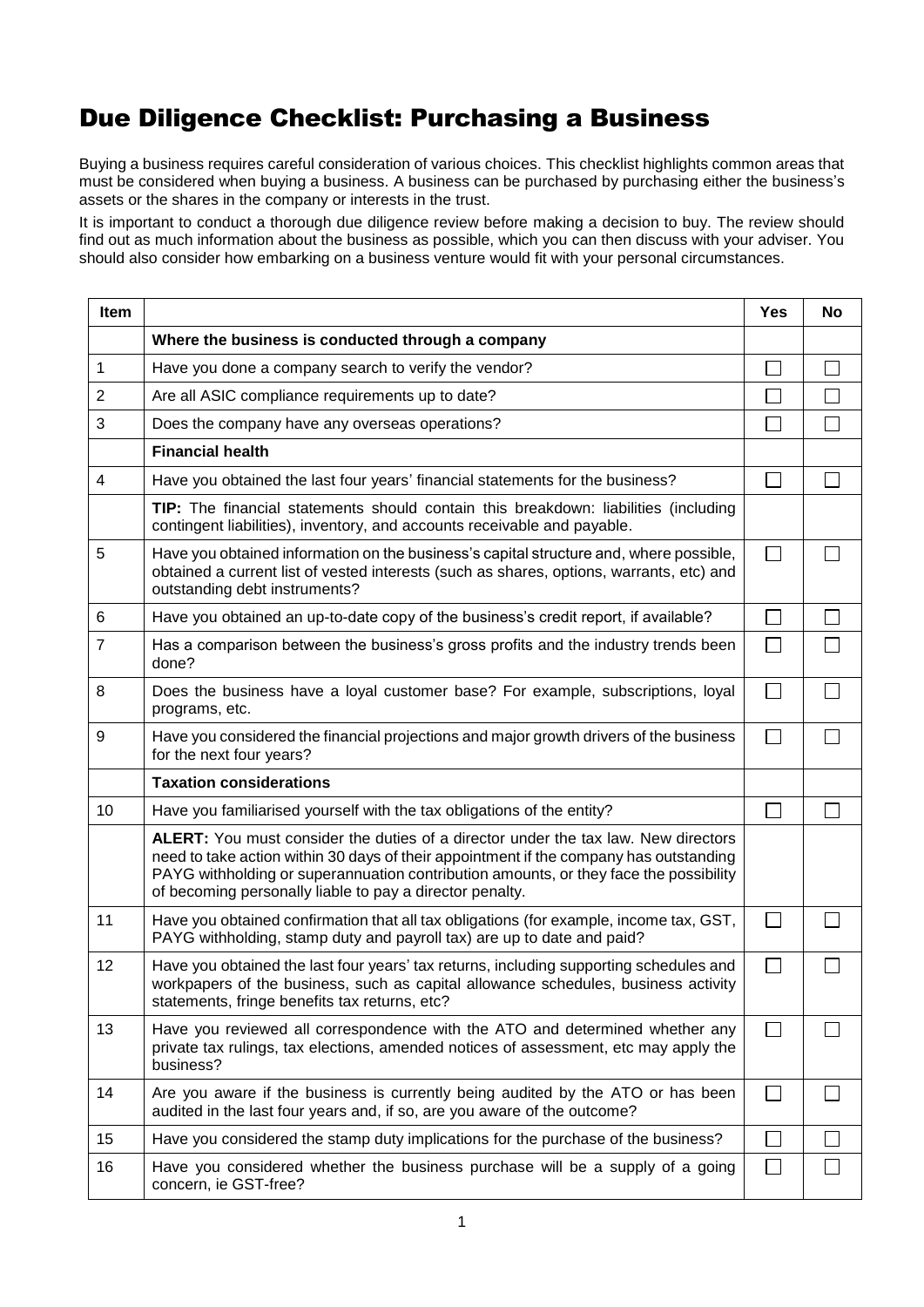| Item |                                                                                                                                                                                                                                                                                                                                                               | <b>Yes</b>               | No |
|------|---------------------------------------------------------------------------------------------------------------------------------------------------------------------------------------------------------------------------------------------------------------------------------------------------------------------------------------------------------------|--------------------------|----|
|      | ALERT: Where a business is sold through an asset sale, the purchaser does not<br>inherit any tax liabilities of the business. However, where a business is sold through<br>the sale of units or shares, the purchaser inherits the tax liabilities of the business.<br>Where a business is sold through the sale of units or shares, it will not qualify as a |                          |    |
|      | supply of going concern - the purchase of the units or shares will be an input taxed<br>financial supply.                                                                                                                                                                                                                                                     |                          |    |
|      | If you are buying a business through an asset sale                                                                                                                                                                                                                                                                                                            |                          |    |
| 17   | Have you obtained a fixed asset register detailing all the assets being sold?                                                                                                                                                                                                                                                                                 |                          |    |
|      | TIP: The register should detail the following information about each asset:<br>the original purchase price;                                                                                                                                                                                                                                                   |                          |    |
|      | the purchase date;                                                                                                                                                                                                                                                                                                                                            |                          |    |
|      | the depreciation method used;                                                                                                                                                                                                                                                                                                                                 |                          |    |
|      | the depreciation rate used;                                                                                                                                                                                                                                                                                                                                   |                          |    |
|      | the effective life of the asset; and                                                                                                                                                                                                                                                                                                                          |                          |    |
|      | the written-down value.                                                                                                                                                                                                                                                                                                                                       |                          |    |
| 18   | Have you checked the ownership and condition of the assets being sold? Are copies<br>of instruction manuals available?                                                                                                                                                                                                                                        | $\mathbf{L}$             |    |
| 19   | Where the assets are leased by the business, have you obtained copies of the leases?                                                                                                                                                                                                                                                                          |                          |    |
|      | TIP: If you are taking over the existing leases, you should consider whether the leasing<br>terms are reasonable.                                                                                                                                                                                                                                             |                          |    |
| 20   | Are the assets adequately insured until settlement of the purchase?                                                                                                                                                                                                                                                                                           |                          |    |
| 21   | Has the purchase price been apportioned across the assets being purchased?                                                                                                                                                                                                                                                                                    |                          |    |
|      | If you are buying a business through a sale of units or shares                                                                                                                                                                                                                                                                                                |                          |    |
| 22   | Have you obtained a listing of all current shareholders or unit holders?                                                                                                                                                                                                                                                                                      |                          |    |
| 23   | If you are purchasing the business through the sale of units, has the trust made a<br>family trust election (FTE)?                                                                                                                                                                                                                                            |                          |    |
| 24   | If you are purchasing the business through the sale of shares, has the company made<br>an interposed entity election (IEE)?                                                                                                                                                                                                                                   |                          |    |
|      | ALERT: The existence of an FTE and IEE restricts who may receive a distribution from<br>the trust or company, and to whom the trust may distribute any income derived.                                                                                                                                                                                        |                          |    |
|      | Generally, a trust will be denied a tax deduction for carried-forward losses or bad debts<br>provided certain tests are passed. Similarly, where the substantial shareholder of a<br>company changes, the company can be denied a tax deduction for carried-forward<br>losses or bad debts unless the same business test is satisfied.                        |                          |    |
|      | <b>Employee obligations</b>                                                                                                                                                                                                                                                                                                                                   |                          |    |
| 25   | Have you obtained a list of the employees, including their salaries and other<br>entitlements?                                                                                                                                                                                                                                                                |                          |    |
| 26   | Do any employees have close contacts with customers so that if they were to leave,<br>the business would be at risk of losing customers?                                                                                                                                                                                                                      | M.                       |    |
| 27   | Are there any key staff who would be imperative to the smooth continued running of<br>the business? Considerations should include special skill sets or knowledge.                                                                                                                                                                                            | $\overline{\phantom{a}}$ |    |
| 28   | Are you aware of all employment conditions, including key workplace agreements, any<br>incentive bonus plans, staff rotation policies, disciplinary procedures, etc?                                                                                                                                                                                          |                          |    |
| 29   | Have all outstanding employee entitlements, such as superannuation guarantee and<br>annual leave, been accounted for?                                                                                                                                                                                                                                         | $\sim$                   |    |
| 30   | Are the WorkCover premiums up to date?                                                                                                                                                                                                                                                                                                                        |                          |    |